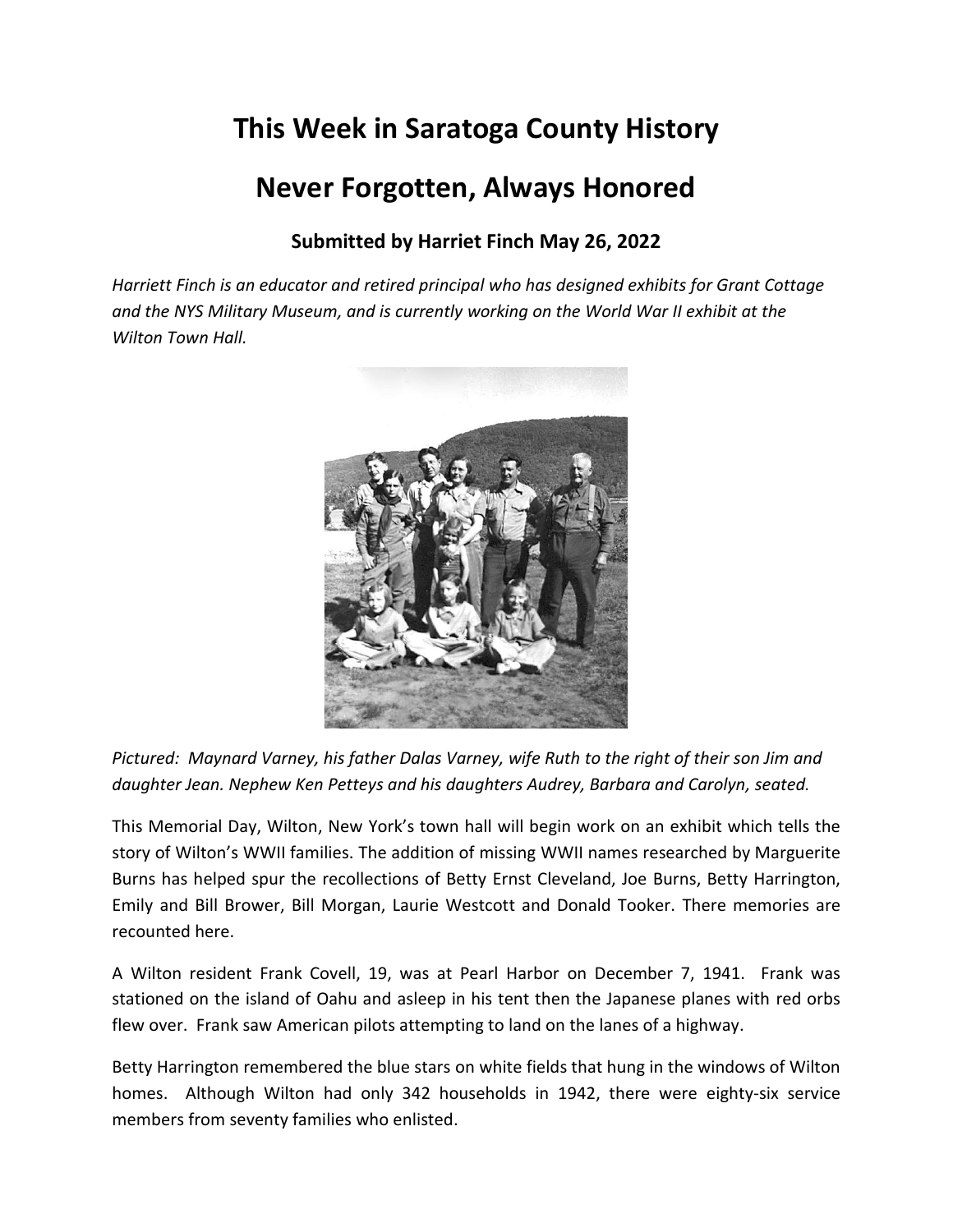The town's first concern was "an enemy in the sky." Although an electric siren was eventually attached to Van Rensselaer's general store, Betty Ernst Cleveland's father, a German émigré, made a whistle to alert his neighbors. Betty remembers air raid drills and darkened rooms. She and other siblings played hide and go seek on the floor of their home. William Ernst was the foreman of the newly constructed McGregor Links' clubhouse. His oldest son became a tail gunner who flew sixty two missions in the Pacific. Brothers George and Herbert served in Europe. In recent years, Betty discovered a 1944 article about another gunner, William Jelens. His Austrian born parents lived in Wilton. He died on a mission to destroy a German tank factory somewhere over Austria. His body were never discovered.

Bill Morgan remembered that his father was an aircraft warning observer looked for planes from the top floor of the Met. Life Sanatorium. A description of a plane's direction, number of engines and the shape of its wings and tail, was reported to a central command.

The rationing of sugar, coffee and gasoline began in 1942. A popular slogan read "Do less-so they'll have enough." In 1943, meat was added to the ration list. Donald Tooker remembered going with his father to sell meat in a Saratoga Spring's market. Donald recalled that the "empty market looked as if it had been hit by cyclone"

A 1942 Newspaper clipping announced a scrap day and then a salvage drive. Each town was given a quota. Young students who walked to one of ten small schools began to collect milkweed for use in life vests. Flattened cans, needed metal, magazines, newspapers and corrugated paper which could be used for packing were sent to schools. In turn, teachers sent ration stamps in little booklets home for families to use, Homemakers collected grease. The glycerin in animal fats would be used to make gun powder.

Wilton's high school students took a bus to Lake Avenue in Saratoga Springs. Bill Brower remembered a knitting project. Afghans were sent to families in Britain. Donald Tooker remembered that Wilton students were paired with students living in the city. He recalled, "When you heard the siren, *you went home with a classmate. The all-clear signal meant it was time to return to the school and take the bus back to Wilton."*

The town's salvage drive was a community effort and a huge success. The town's highway superintendent, Fred Pratt provided trucks. Boy Scouts helped deliver items stored in the schools. John Beagle, Charles Currier, Maynard and Vincent Varney, John Petel, Ken Petteys, Frank Perry and Wesley Worth worked on the collection of anything made of metal.

Ernest Woods became the Salvage Drive Chairman. Bill Morgan remembered that Mr. Woods and his wife got up early on Sundays to heat the church on Parkhurst Road. He operated a garage on Old Saratoga Road and knew many of the town's residents.

The success of the salvage drive's first year raised enough money to pay for an Armed Forces Honor Roll. A ten-piece South Glens Falls band performed at a ceremony on December 6, 1942. Parents of the 86 enlisted boys were honored. The gold star mother of Bud Huntley read the